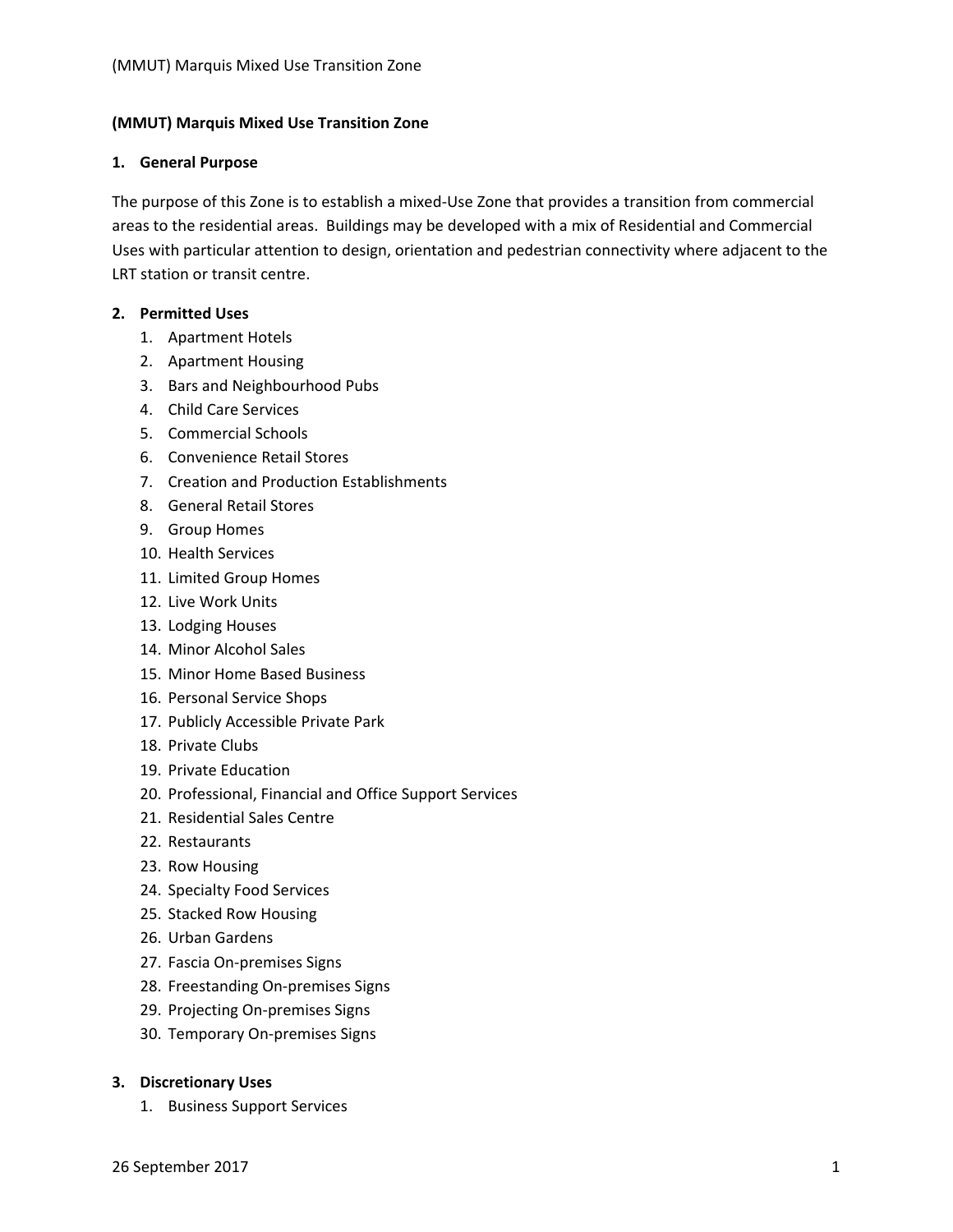- 2. Community Recreation Services
- 3. Indoor Participant Recreation Services
- 4. Major Home Based Business
- 5. Non‐accessory Parking
- 6. Public Education Services
- 7. Secondhand Stores
- 8. Religious Assembly
- 9. Urban Outdoor Farms
- 10. Freestanding Off‐premises Signs

11.

### **4. Development Regulations for Permitted and Discretionary Uses**

- 1. The maximum Density shall be:
	- a. 125 Dwellings/ha for any Site less than 885 m2; and
	- b. 225 Dwellings/ha for any Site greater than 885 m2.
- 2. The maximum Floor Area Ratio for non‐Residential Uses shall be 0.25, and the maximum Floor Area Ratio for any building with Residential and Residential‐Related Uses shall be 5.0.
- 3. The maximum building Height shall be 26.0 m.
- 4. The minimum Front Setback shall be 0.0 m.
- 5. The minimum Rear Setback shall be 4.0 m.
- 6. The minimum Side Setback shall be 1.0 m for each Storey or partial Storey, up to a maximum of 4.0 m, except that a total of at least 2.0 m shall be provided in all cases.
- 7. A minimum private Amenity Area of 7.5 m2 per Dwelling shall be provided for all residential Uses.
	- a. Notwithstanding the above, the private Amenity Area may be replaced with indoor or outdoor communal Amenity Area(s) on the Site. Where a communal Amenity Area is provided, it must be a minimum of 2.5 m2 per Dwelling unit and the aggregated area shall not be less than 50 m2.
- 8. Restaurants shall not exceed a capacity of 200 Occupants or 240 m2 of Public Space.
- 9. Bars and Neighbourhood Pubs shall not exceed a capacity of 200 occupants and 240 m2 of Public Space.
- 10. Commercial Schools, Creation and Production Establishments, General Retail Stores, and Private Education shall not exceed a Floor Area of 2000 m2. The Development Officer must consider, among other factors, building massing and scale as well as the pedestrian-oriented nature of an area when considering any request to vary the maximum Floor Area.
- 11. A Comprehensive Sign Design Plan and Schedule, consistent with the overall intent of subsection 59.3 of the Zoning Bylaw, shall be prepared for the development and submitted, with the Development Application, to be approved by the Development Officer.
- 12. Signs shall comply with the regulations found in Section 59 and Schedule 59F.
- 13. Notwithstanding Schedule 59F, signs shall be designed and located to compliment the architectural theme and context of the Marquis Town Centre.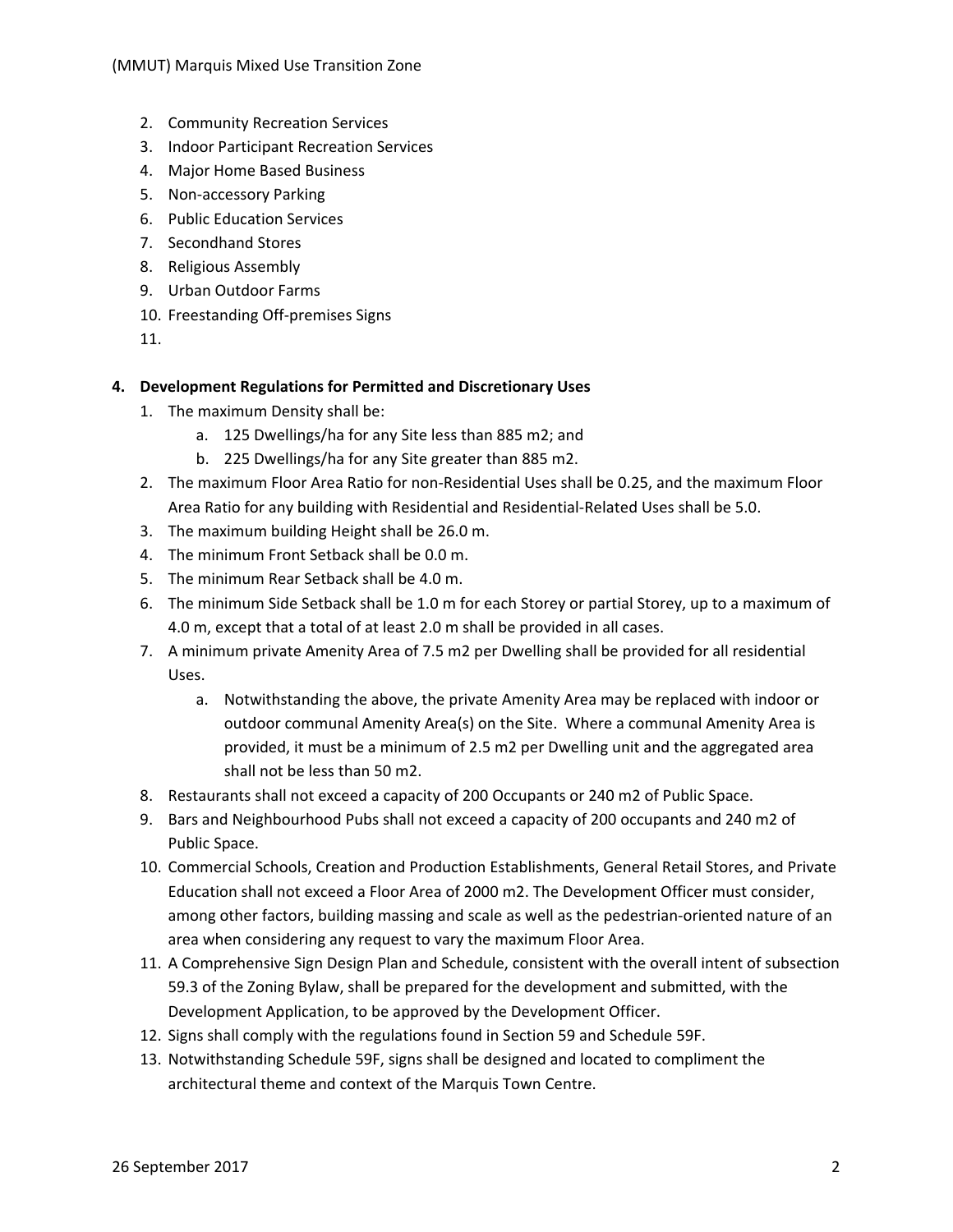- 14. Notwithstanding Schedule 59F, Temporary On‐premises Signs shall be limited to a maximum Sign Area of 2 m².
- 15. Illuminated Signs and Digital Signs shall be designed, located or screened so as to reduce visual and light impacts on Residential Uses.
- 16. All mechanical equipment on a roof of any building shall be concealed by screening in a manner compatible with the architectural character of the building, or concealed by incorporating it within the building.
- 17. Vehicular access to Parking provided at ground level shall be from an Abutting Lane or a private on‐Site road.
- 18. Non-accessory Parking shall be permitted:
	- a. in a Parking Garage located above or below Grade.
	- b. at ground level as parallel or angle parking along a private roadway.

# **5. Design Regulations**

- 1. Site Planning and Design
	- a. Any stand‐alone Commercial Uses shall be generally located within Area C as shown in Appendix I. Other Uses such as stand‐alone Residential or mixed Use shall be generally located within Area D as shown in Appendix I.
	- b. Surface Parking Areas shall be screened with methods such as but not limited to Commercial or Residential Uses, landscaping, or berming from public roadways other than a lane.
- 2. Building Design and Architectural Standards:
	- a. Buildings shall have consistent materials, colours, and architectural design elements to establish an architectural theme.
	- b. Exterior finishing materials shall include high quality materials such as, but not limited to, brick, stone, or other masonry materials, concrete or concrete fibre board, stucco, glazing, wood, aluminum, or metal trim.
	- c. Development shall articulate the building façades with architectural elements such as columns, ribs, pilasters or piers, changes in plane (e.g., recesses and projections), changes in building finishes, materials and textures, or features so that no one portion of the facade is longer than 15.0 m.
	- d. Emphasis shall be placed on design elements and Façade enhancements on the first and second Storeys of buildings to create a pedestrian friendly environment. Design elements may include features such as placement of windows to allow for viewing into the building by pedestrians; entrance features; street furniture; and canopies.
	- e. A minimum of 70% of the ground floor Commercial Use Façades where the main entrance is fronting onto a public roadway other than a Lane shall have clear glazing on the exterior. A maximum of 10% of the first Storey glazing may be covered by signs. The remainder of the glazing shall remain free from obstructions.
	- f. Residential and Residential‐related Uses shall have a separate entrance at Ground level. Entrances shall be differentiated through distinct architectural treatment.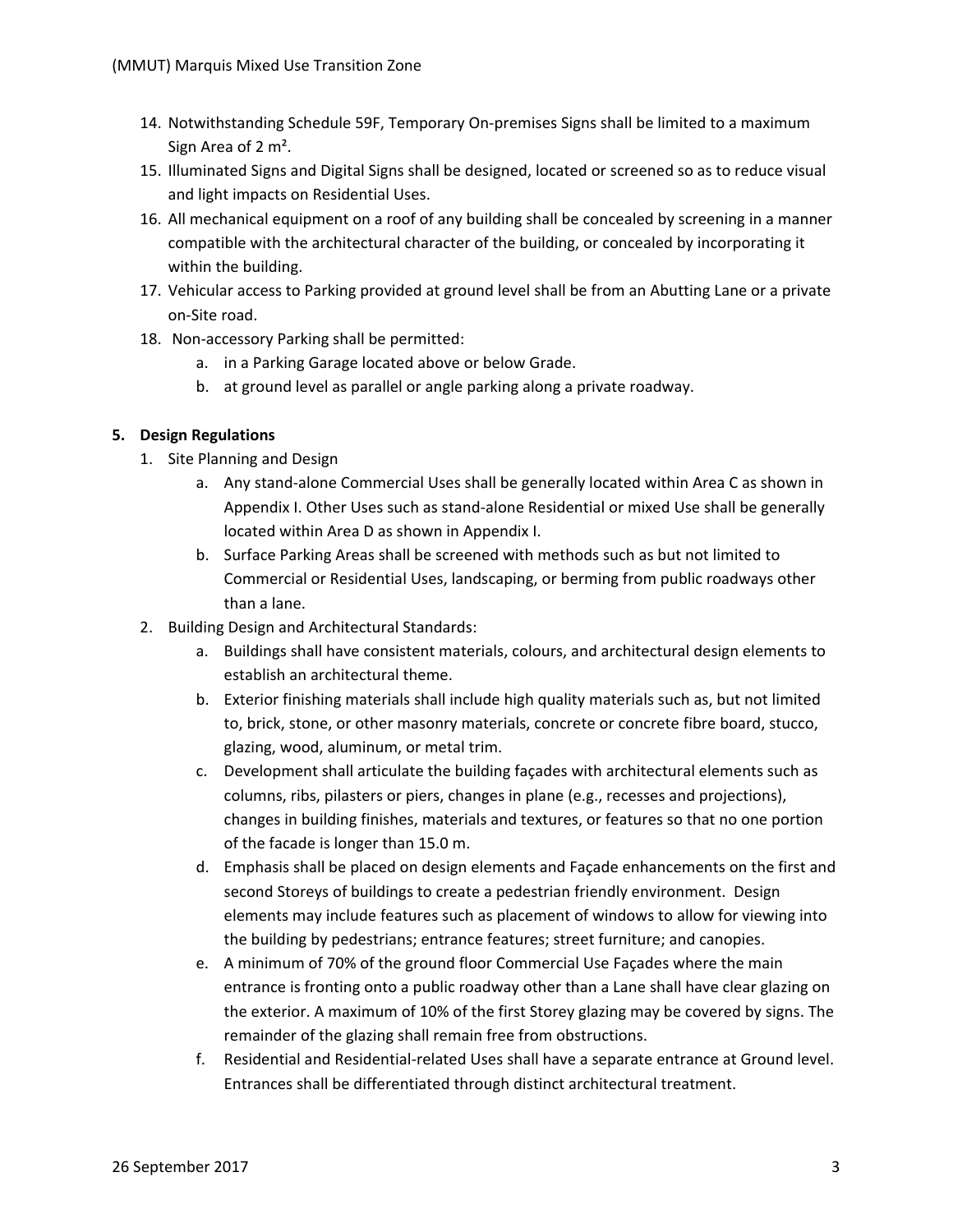- g. Main building entry points shall be clearly identifiable through the use of recesses, outdoor patios, display windows, planters, walls, or other similar design elements.
- h. Buildings shall incorporate exterior and decorative lighting to enhance building architecture and landscaping elements.
- i. All buildings greater than 16.0 m in Height shall include a podium base. The podium of the building shall be a minimum Height of 6 m up to a maximum of 16.0 m. The portion of the building located above the podium shall Stepback a minimum of 2.5 m on all sides abutting a public road, other than a Lane.Where feasible, developments should provide gardens or patios on the top of the podium level and building rooftops to improve rooftop aesthetics and provide additional amenity space.
- 3. Pedestrian Environment
	- a. Direct pedestrian connections and linkages shall be provided to sidewalks, in general accordance with Appendix II.
	- b. Pedestrian linkages connecting to adjacent Sites within the Marquis Town Centre shall be provided by using clearly demarcated walkways, lighting and signage systems.
	- c. Pedestrian connections to building entrances, amenities and transit shall be convenient, safe, and well lit, with distinct paving, or Landscaping to define the connections where practical
	- d. Site amenities such as public art, seating areas, street furniture, small parks, squares, or plazas shall be provided in general conformance with Appendix I.

# 6. **Access, Circulation and Parking**

- 1. Loading, storage and trash collection areas shall be screened and located to the rear or sides of the principal building. Off‐street parking shall be in accordance with Section 54 of the Zoning Bylaw.
- 2. Any surface parking area having 40 or more parking spaces shall provide a minimum 10 m2 landscaped island every 40 stalls, to provide interruption of the view of the parking lot.
- 3. Notwithstanding 6.2 above, supplied parking may be shared between uses if a Shared Use Parking Impact Assessment is submitted that demonstrates, to the satisfaction of the Development Officer, by virtue of the use, character, or location of the proposed development and its relationship to public transit facilities and any other available parking facilities, the parking required for the proposed development may be less than any minimum set out in Section 54.2 Schedule 1.
- 4. Surface Parking Areas shall incorporate design elements such as, but not limited to, Landscaped open space, Landscaped Parking Area islands, Public Amenity Space, private roads or pedestrian walkways within the Parking Area.
- 5. Parking Garages shall be screened from view where visible from a public roadway, other than a lane, through methods such as public art, architectural screening, Landscaping, Residential Uses or Residential Related Uses or Commercial Uses and Community, Educational, Recreational and Cultural Service Uses.
- 6. A staged Access Management Plan shall be provided at each development permit stage to the satisfaction of the Development Officer, identifying the proposed access locations to the